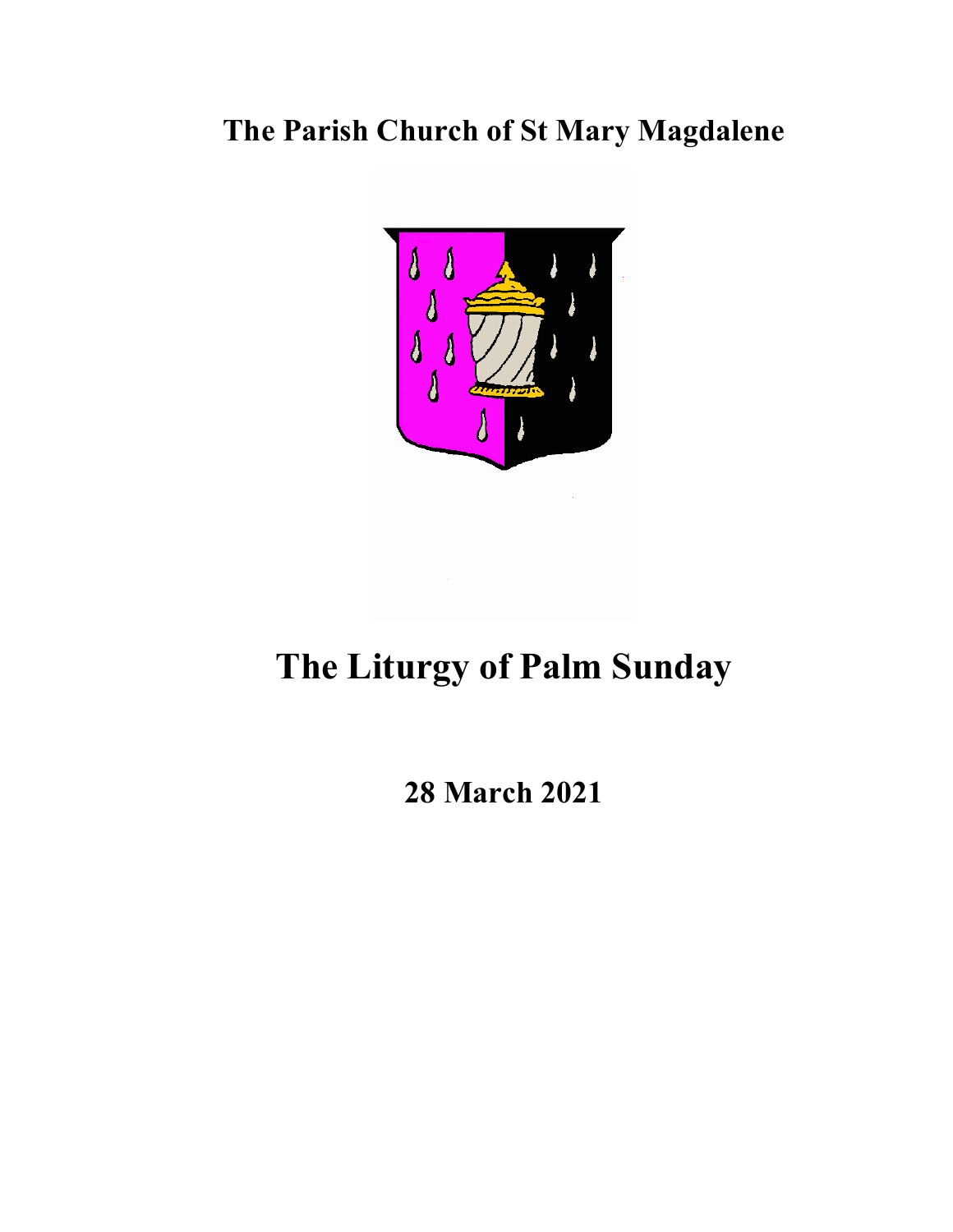#### **¶ Commemoration of the Lord's Entry into Jerusalem**

Hosanna to the Son of David, the King of Israel. Blessed is he who comes in the name of the Lord. Hosanna in the highest.

#### **¶ The Gathering**

*The president may say* 

In the name of the Father, and of the Son, and of the Holy Spirit.

*All* **Amen.**

#### **The Greeting**

*The president greets the people* 

Grace, mercy and peace from God our Father and the Lord Jesus Christ be with you.

#### *All* **and also with you.**

*Words of welcome may be said.*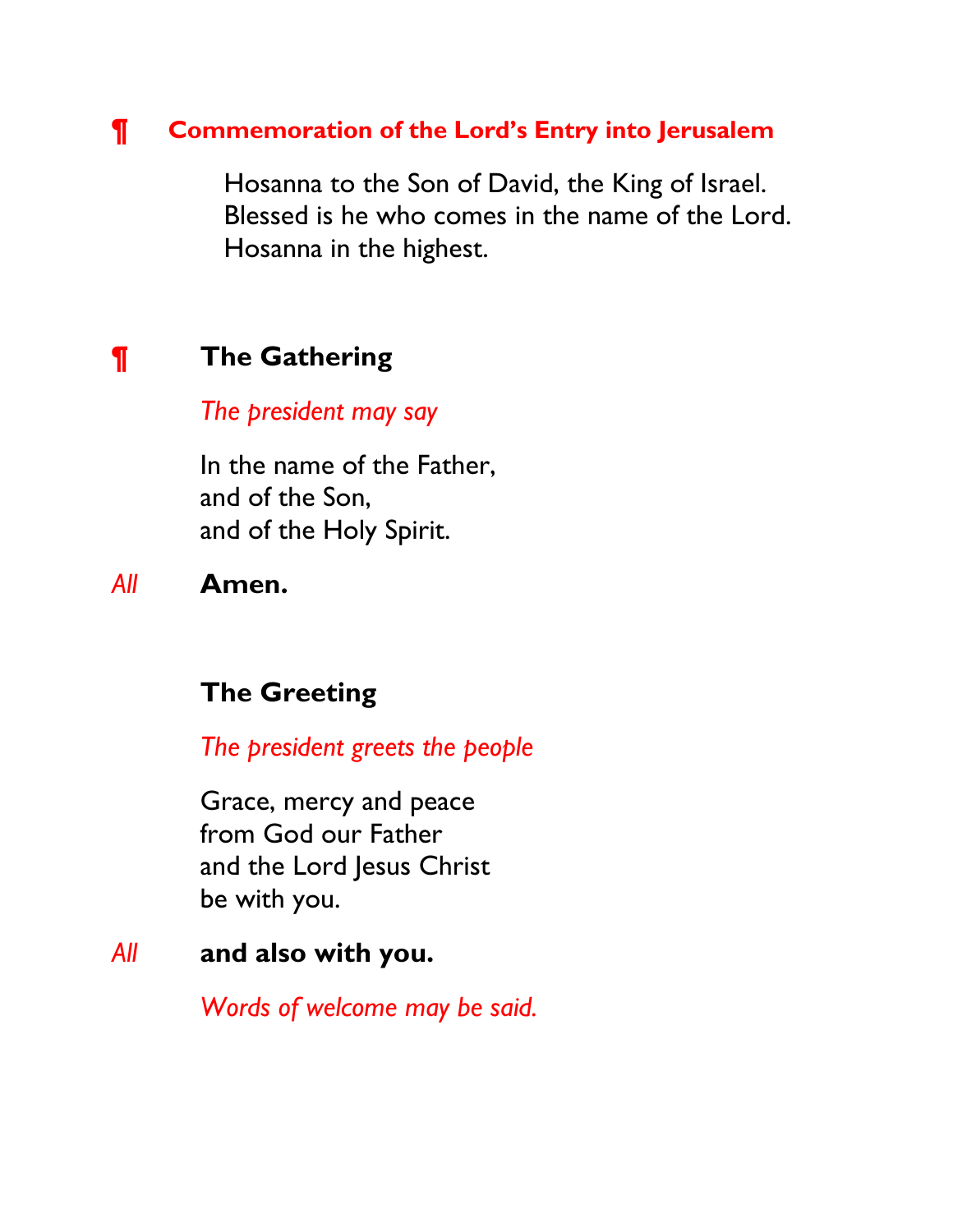### **Introduction**

### *The president introduces the celebration*

Dear brothers and sisters in Christ, during Lent we have been preparing by works of love and self-sacrifice for the celebration of our Lord's death and resurrection. Today we come together to begin this solemn celebration in union with the Church throughout the world. Christ enters his own city to complete his work as our Saviour, to suffer, to die, and to rise again. Let us go with him in faith and love, so that, united with him in his sufferings, we may share his risen life.

### *The people hold up their palms while this prayer is said by the president*

God our Saviour,

whose Son Jesus Christ entered Jerusalem as Messiah to suffer and to die;

let these palms be for us signs of his victory and grant that we who bear them in his name may ever hail him as our King, and follow him in the way that leads to eternal life; who lives and reigns with you, in the unity of the Holy Spirit, now and for ever.

#### *All* **Amen.**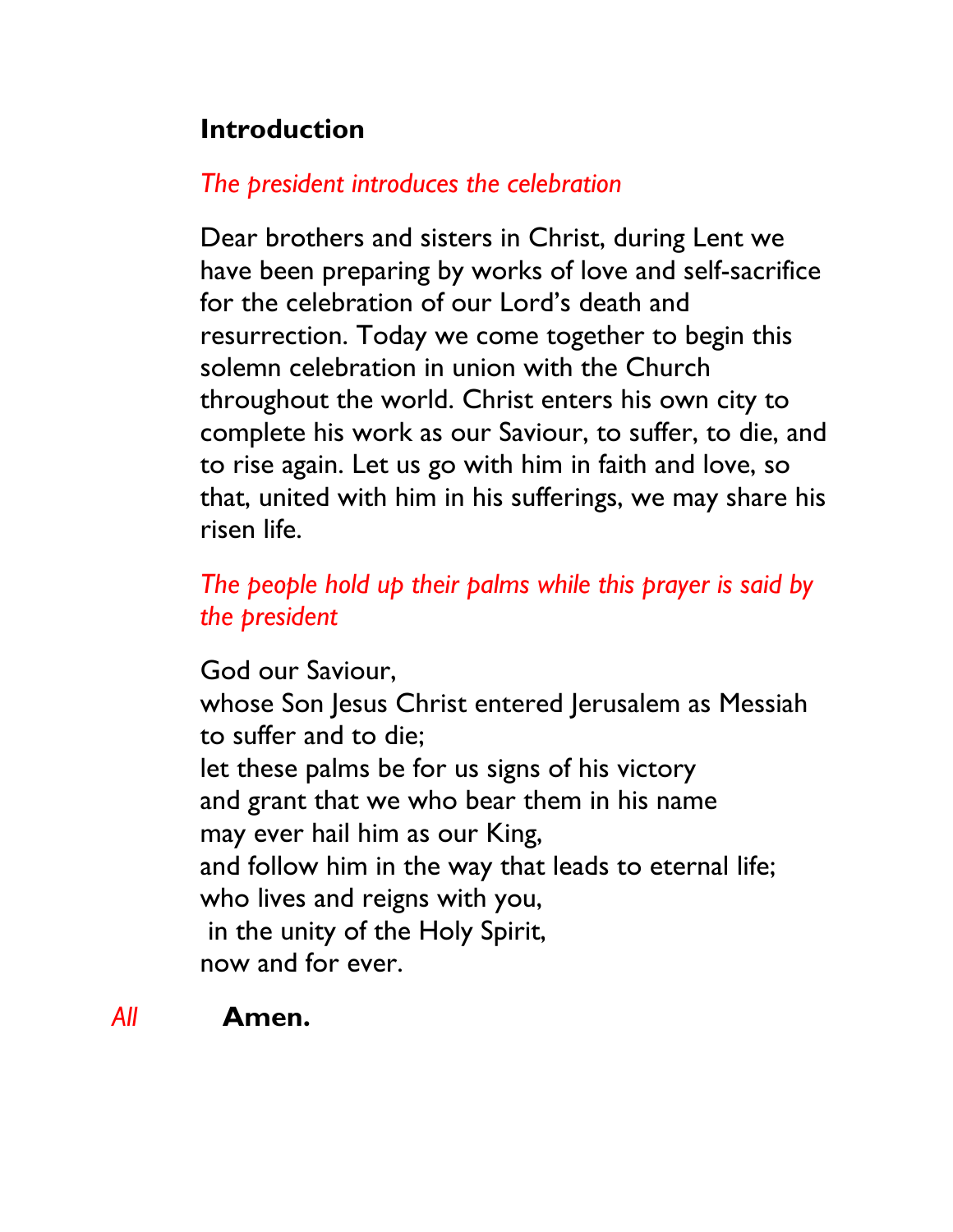### **The Palm Gospel**

*When the Gospel is announced, this response is used*

Hear the Gospel of our Lord Jesus Christ according to John

### *All* **Glory to you, O Lord.**

The great crowd that had come to the festival heard that Jesus was coming to Jerusalem. So they took branches of palm trees and went out to meet him, shouting,

'Hosanna!

Blessed is the one who comes in the name of the Lord –

the King of Israel!'

Jesus found a young donkey and sat on it; as it is written:

'Do not be afraid, daughter of Zion.

Look, your king is coming,

sitting on a donkey's colt!'

His disciples did not understand these things at first; but when Jesus was glorified, then they remembered that these things had been written of him and had been done to him.

*John 12.12-16*

This is the Gospel of the Lord. *All* **Praise to you, O Christ.**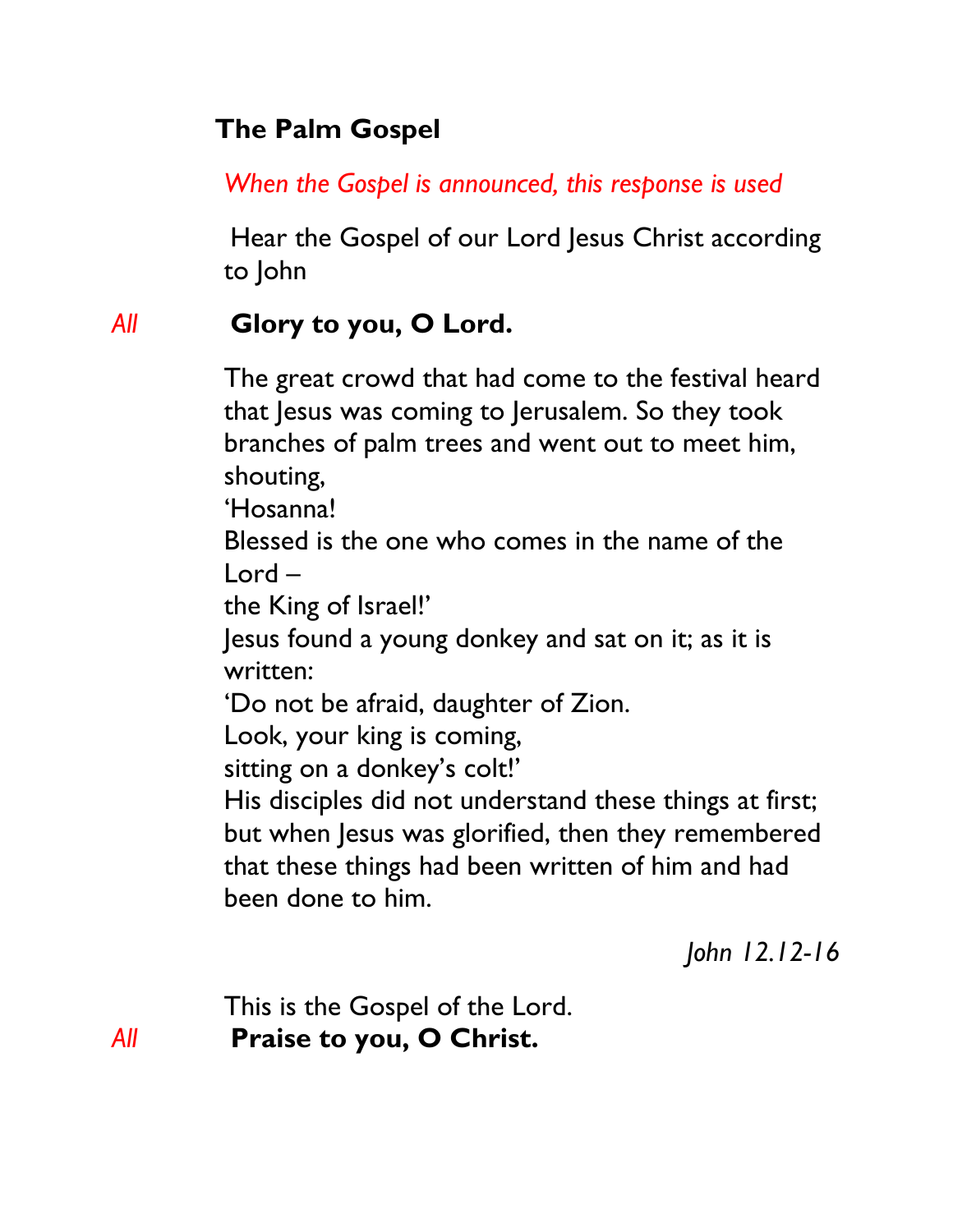### **The Procession**

*Due to the need for social distancing at this time there will not be a physical procession, but we may imagine walking together* 

Let us go forth, praising Jesus our Messiah.

*Verses from Psalm 118 are said, using this response:*

### *All* **This is the day that Lord has made; we will rejoice and be glad in it.**

### **The Collect**

Let us pray for a closer union with Christ in his suffering and in his glory.

### *All pray silently*

Almighty and everlasting God, who in your tender love towards the human race sent your Son our Saviour Jesus Christ to take upon him our flesh and to suffer death upon the cross: grant that we may follow the example of his patience and humility, and also be made partakers of his resurrection; through Jesus Christ your Son our Lord, who is alive and reigns with you, in the unity of the Holy Spirit, one God, now and for ever.

*All* **Amen.**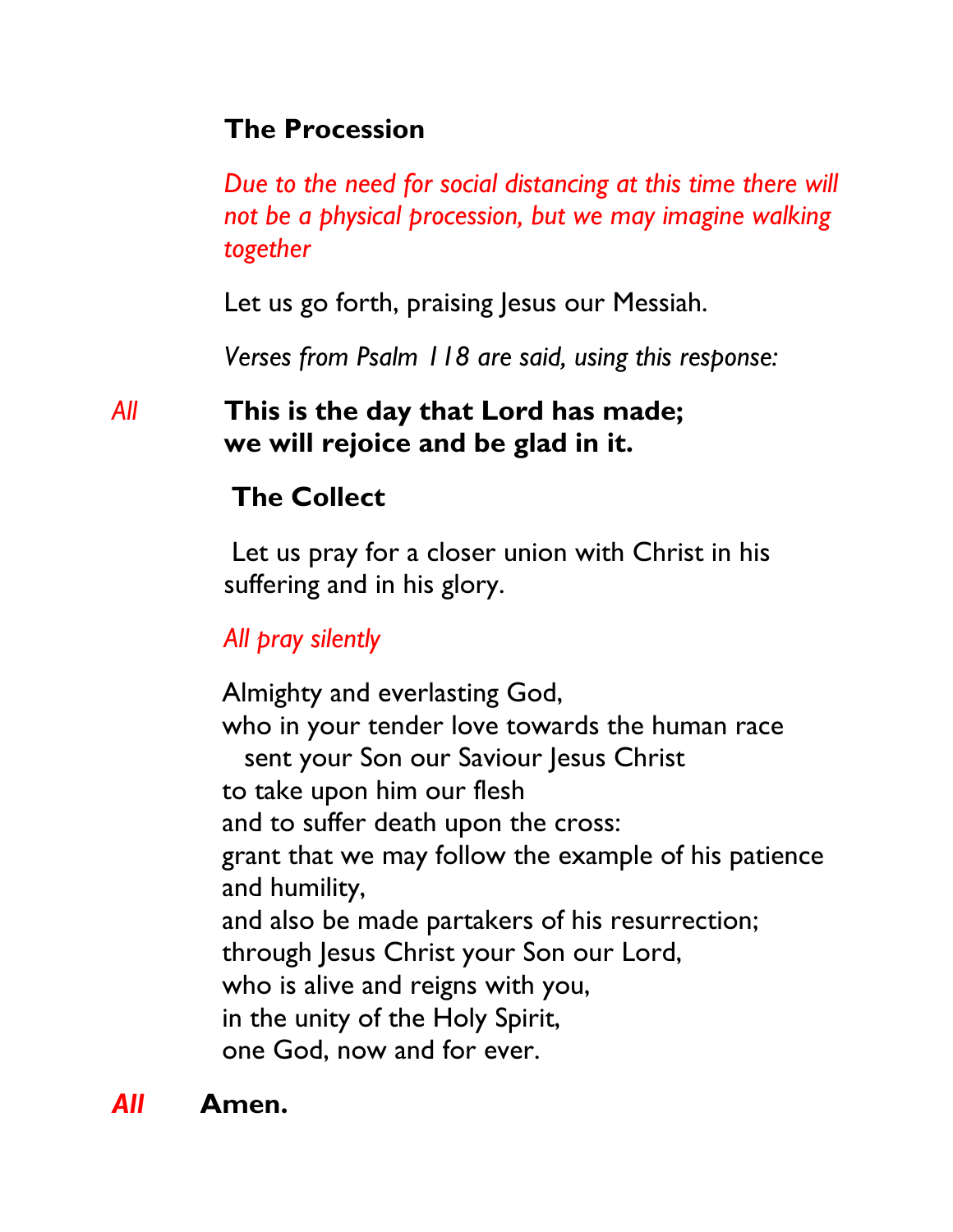#### **¶ The Liturgy of the Word**

#### **First Reading**

*A reading from the book of the prophet Isaiah*

The servant of the LORD said:

4 The Lord GOD has given me the tongue of a teacher, that I may know how to sustain the weary with a word. Morning by morning he wakens – wakens my ear to listen as those who are taught. <sup>5</sup>The Lord GOD has opened my ear, and I was not rebellious, I did not turn backwards. <sup>6</sup>I gave my back to those who struck me, and my cheeks to those who pulled out the beard; I did not hide my face from insult and spitting.

<sup>7</sup>The Lord GOD helps me; therefore I have not been disgraced; therefore I have set my face like flint, and I know that I shall not be put to shame; <sup>8</sup>he who vindicates me is near. Who will contend with me? Let us stand up together.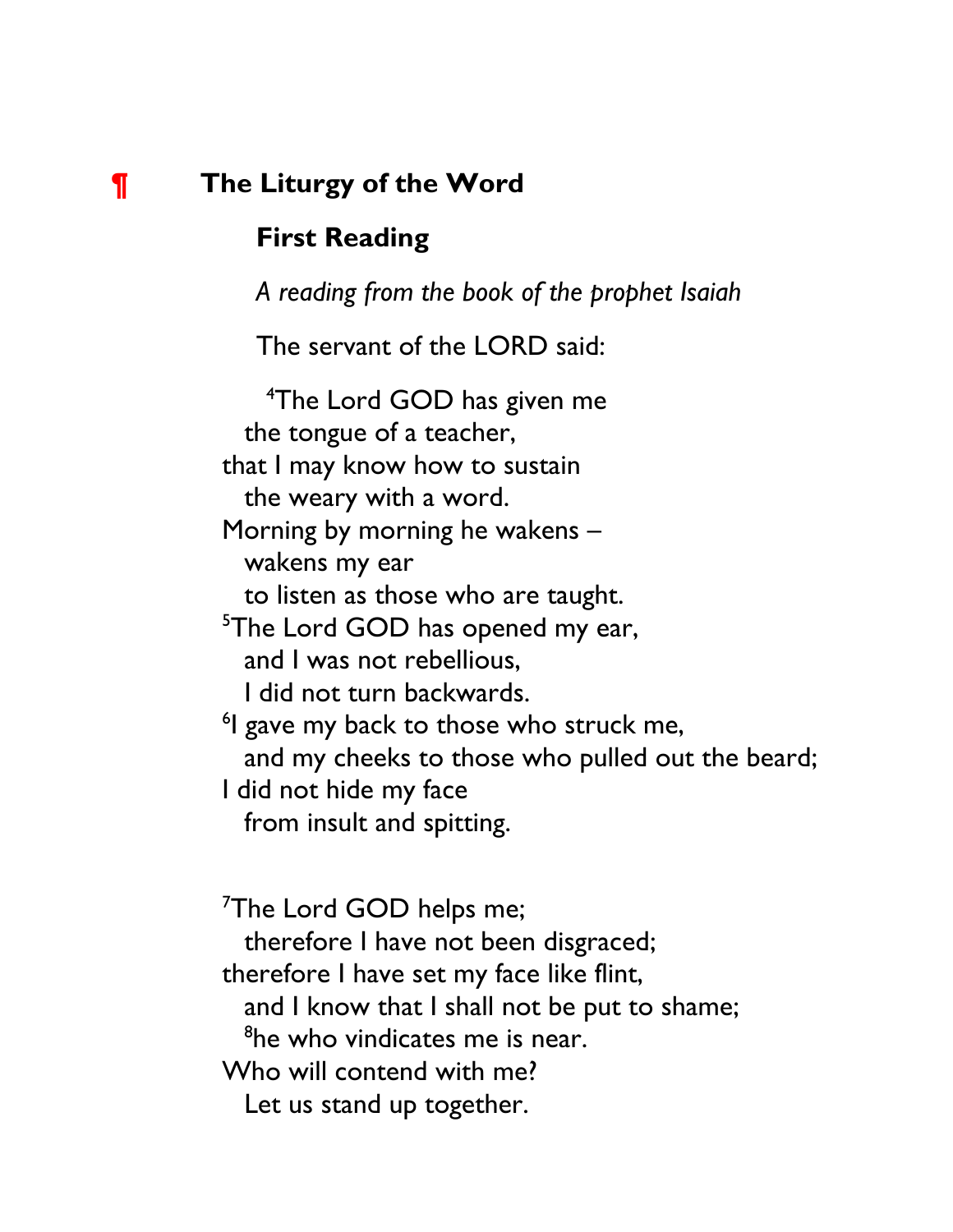Who are my adversaries? Let them confront me. <sup>9</sup>It is the Lord GOD who helps me; who will declare me guilty? All of them will wear out like a garment; the moth will eat them up. *Isaiah 50.4-9a*

This is the word of the Lord. *All* **Thanks be to God.**

#### **Second Reading**

*A reading from the letter of Paul to the Philippians*

 $5$ Let the same mind be in you that was in Christ Jesus,

<sup>6</sup>who, though he was in the form of God, did not regard equality with God as something to be exploited, <sup>7</sup>but emptied himself, taking the form of a slave, being born in human likeness. And being found in human form, <sup>8</sup>he humbled himself and became obedient to the point of death – even death on a cross.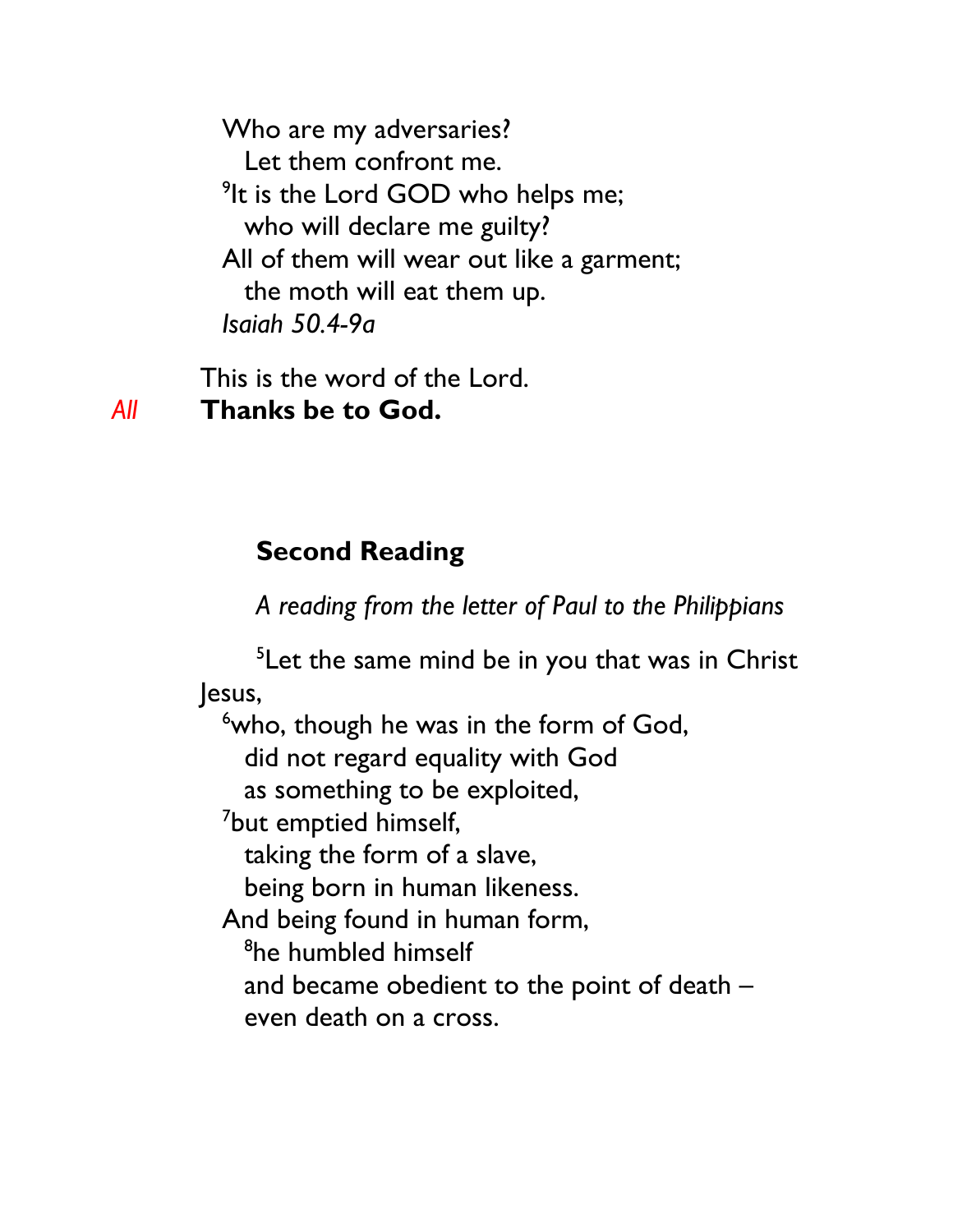<sup>9</sup>Therefore God also highly exalted him and gave him the name that is above every name,  $10$ so that at the name of Jesus every knee should bend, in heaven and on earth and under the earth, <sup>11</sup> and every tongue should confess that Jesus Christ is Lord, to the glory of God the Father. *Philippians 2.5-11*

This is the word of the Lord. *All* **Thanks be to God.**

#### **The Passion Reading**

Praise to you, O Christ, King of eternal glory. Christ humbled himself and became obedient unto death, even death on a cross. Therefore God has highly exalted him

and given him the name that is above every name.

#### *All* **Praise to you, O Christ, King of eternal glory.**

*When the Passion is announced the reader says* 

Hear the Gospel of our Lord Jesus Christ according to *Mark*

#### *All* **Glory to you, O Lord.**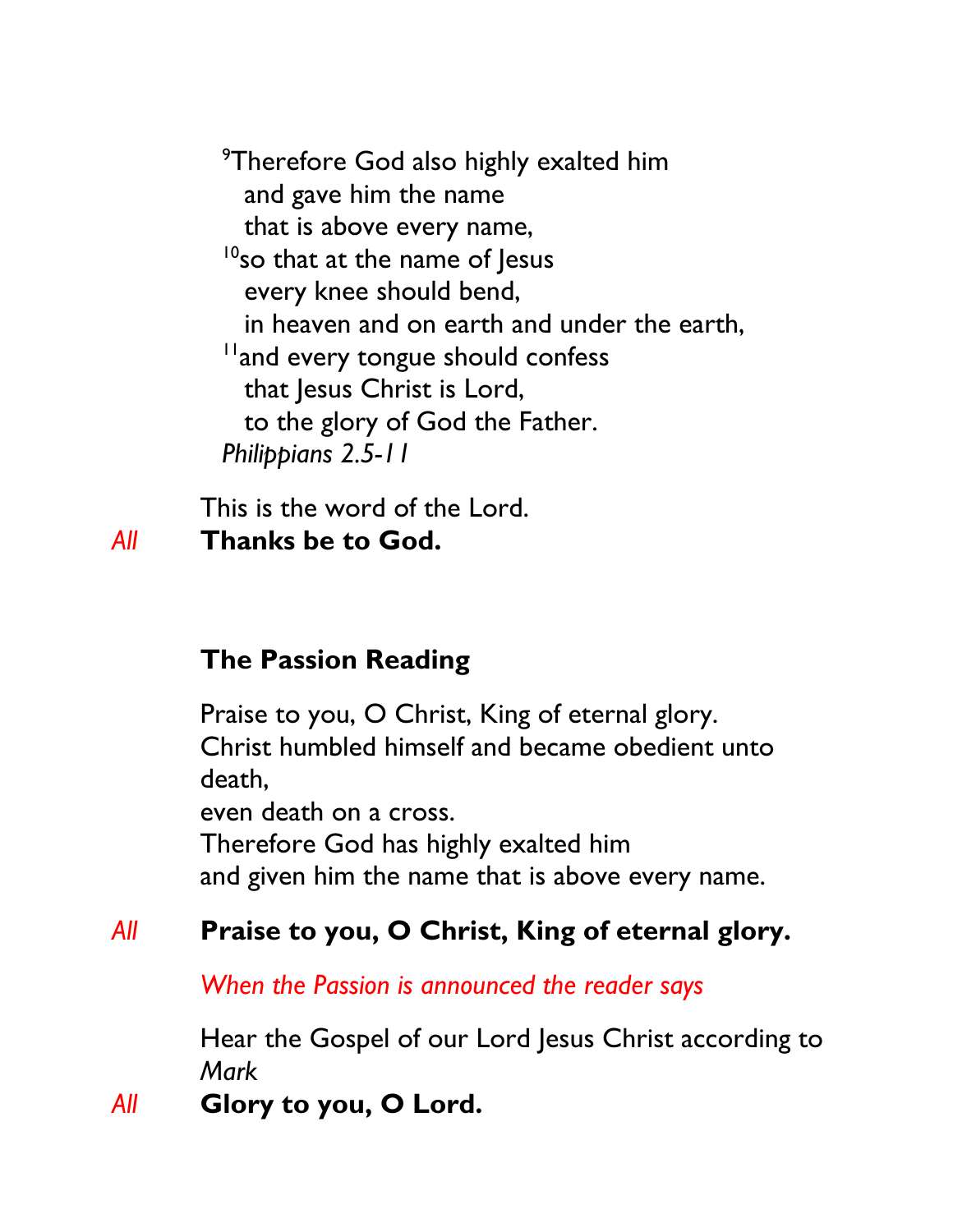As soon as it was morning, the chief priests held a consultation with the elders and scribes and the whole council. They bound Jesus, led him away, and handed him over to Pilate. <sup>2</sup>Pilate asked him, 'Are you the King of the Jews?' He answered him, 'You say so.' <sup>3</sup>Then the chief priests accused him of many things. <sup>4</sup>Pilate asked him again, 'Have you no answer? See how many charges they bring against you.<sup>' 5</sup>But Jesus made no further reply, so that Pilate was amazed.

6 Now at the festival he used to release a prisoner for them, anyone for whom they asked. <sup>7</sup>Now a man called Barabbas was in prison with the rebels who had committed murder during the insurrection. <sup>8</sup>So the crowd came and began to ask Pilate to do for them according to his custom.  $^9$ Then he answered them, 'Do you want me to release for you the King of the Jews?'  $10$ For he realized that it was out of jealousy that the chief priests had handed him over. <sup>11</sup>But the chief priests stirred up the crowd to have him release Barabbas for them instead. <sup>12</sup>Pilate spoke to them again, 'Then what do you wish me to do with the man you call the King of the Jews?' <sup>13</sup>They shouted back, 'Crucify him!' <sup>14</sup>Pilate asked them, 'Why, what evil has he done?' But they shouted all the more, 'Crucify him!' <sup>15</sup>So Pilate, wishing to satisfy the crowd, released Barabbas for them; and after flogging Jesus, he handed him over to be crucified.

<sup>16</sup>Then the soldiers led him into the courtyard of the palace (that is, the governor's headquarters); and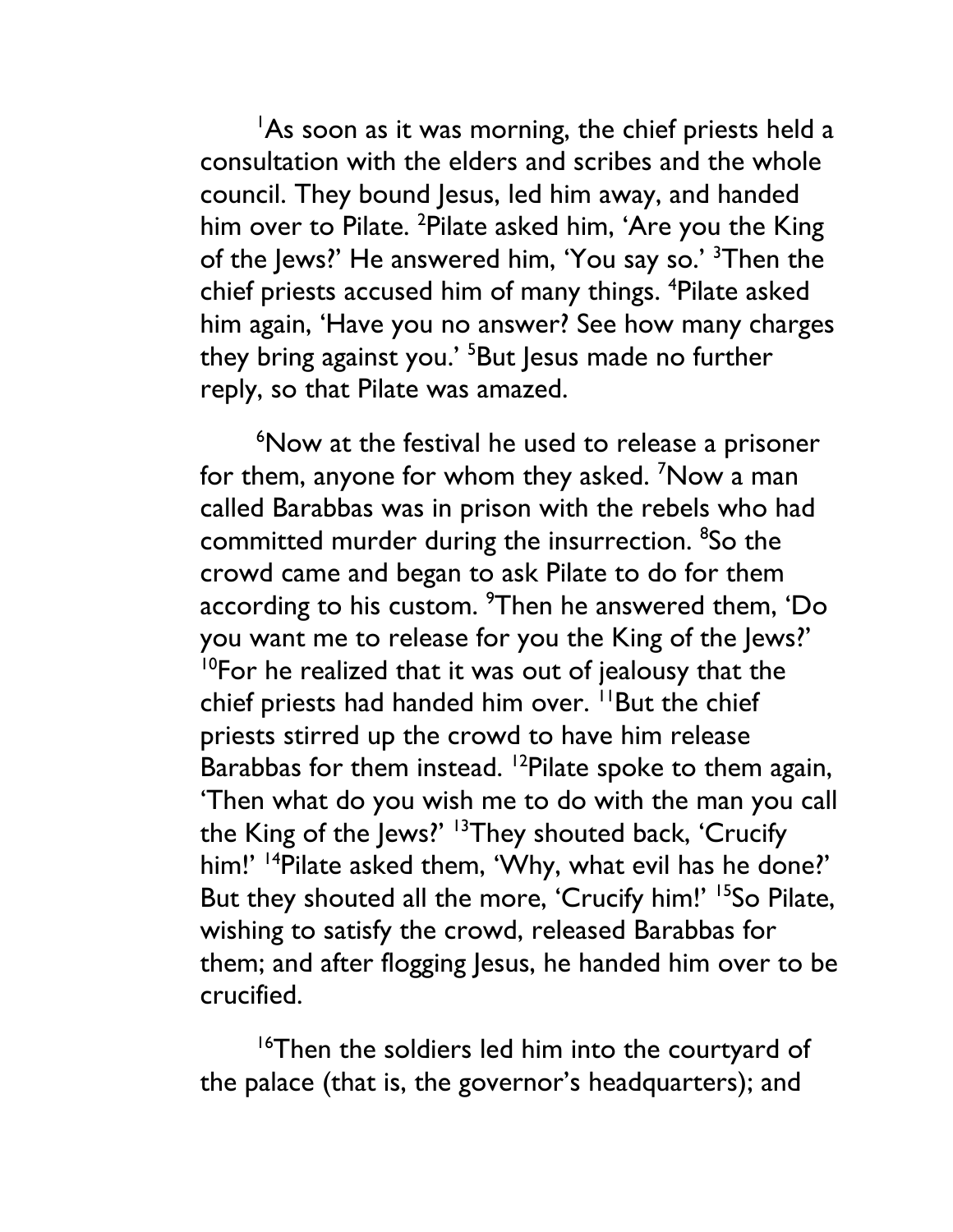they called together the whole cohort. <sup>17</sup>And they clothed him in a purple cloak; and after twisting some thorns into a crown, they put it on him.  $18$ And they began saluting him, 'Hail, King of the Jews!' <sup>19</sup>They struck his head with a reed, spat upon him, and knelt down in homage to him. <sup>20</sup>After mocking him, they stripped him of the purple cloak and put his own clothes on him. Then they led him out to crucify him.

 $2^{1}$ They compelled a passer-by, who was coming in from the country, to carry his cross; it was Simon of Cyrene, the father of Alexander and Rufus. <sup>22</sup>Then they brought Jesus to the place called Golgotha (which means the place of a skull).  $23$ And they offered him wine mixed with myrrh; but he did not take it. <sup>24</sup>And they crucified him, and divided his clothes among them, casting lots to decide what each should take.

 $25$ It was nine o'clock in the morning when they crucified him. 26The inscription of the charge against him read, 'The King of the Jews.' <sup>27</sup>And with him they crucified two bandits, one on his right and one on his left. <sup>29</sup>Those who passed by derided him, shaking their heads and saying, 'Aha! You who would destroy the temple and build it in three days,  $30$  save yourself, and come down from the cross!' <sup>31</sup>In the same way the chief priests, along with the scribes, were also mocking him among themselves and saying, 'He saved others; he cannot save himself. 32Let the Messiah, the King of Israel, come down from the cross now, so that we may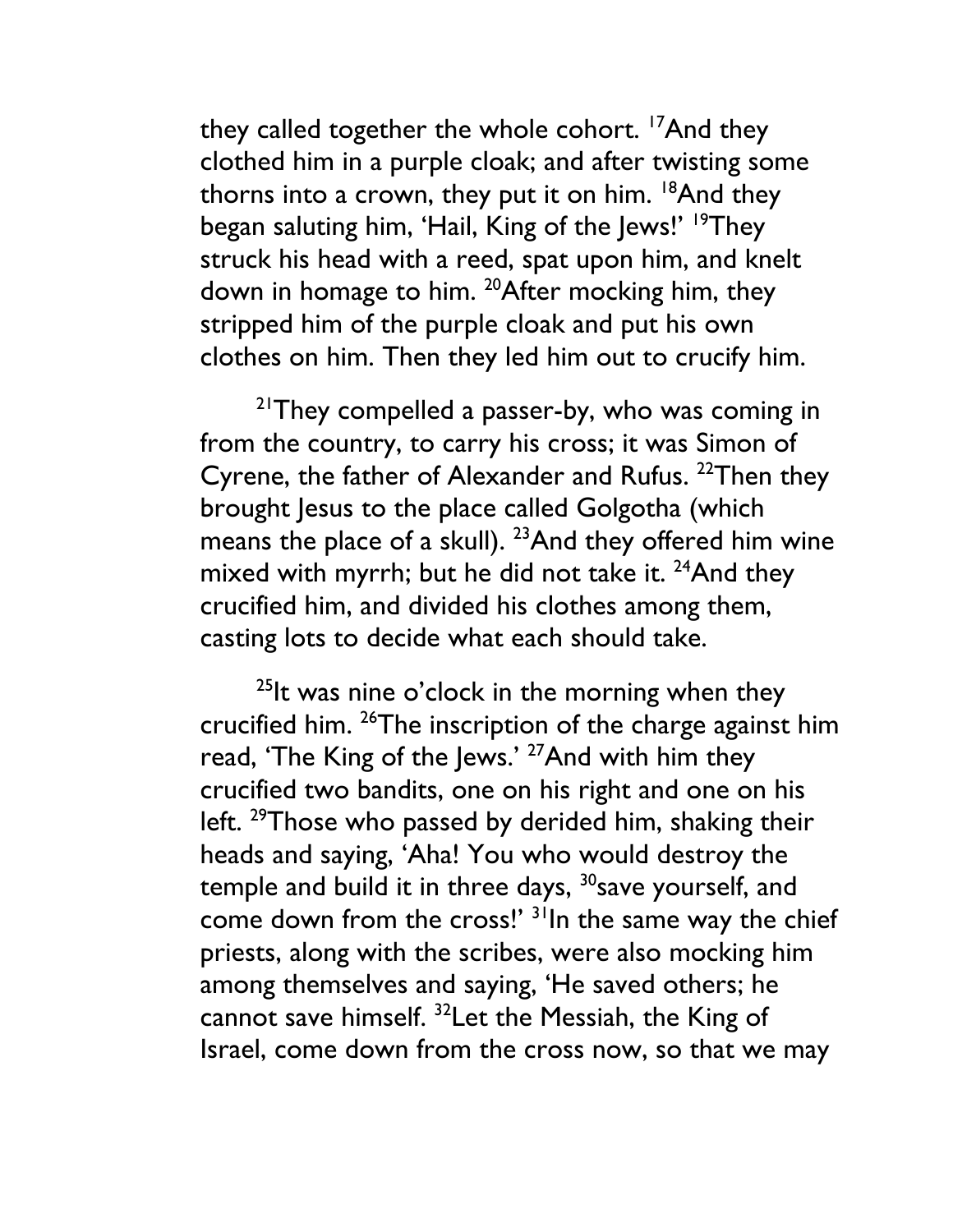see and believe.' Those who were crucified with him also taunted him.

33When it was noon, darkness came over the whole land until three in the afternoon. <sup>34</sup>At three o'clock Jesus cried out with a loud voice, 'Eloi, Eloi, lema sabachthani?' which means, 'My God, my God, why have you forsaken me?' <sup>35</sup>When some of the bystanders heard it, they said, 'Listen, he is calling for Elijah.' <sup>36</sup>And someone ran, filled a sponge with sour wine, put it on a stick, and gave it to him to drink, saying, 'Wait, let us see whether Elijah will come to take him down.' <sup>37</sup>Then Jesus gave a loud cry and breathed his last. 38And the curtain of the temple was torn in two, from top to bottom. <sup>39</sup>Now when the centurion, who stood facing him, saw that in this way he breathed his last, he said, 'Truly this man was God's Son!'

<sup>40</sup>There were also women looking on from a distance; among them were Mary Magdalene, and Mary the mother of James the younger and of Joses, and Salome. <sup>41</sup>These used to follow him and provided for him when he was in Galilee; and there were many other women who had come up with him to Jerusalem.

 $42$ When evening had come, and since it was the day of Preparation, that is, the day before the sabbath, <sup>43</sup> Joseph of Arimathea, a respected member of the council, who was also himself waiting expectantly for the kingdom of God, went boldly to Pilate and asked for the body of Jesus. <sup>44</sup>Then Pilate wondered if he were already dead; and summoning the centurion, he asked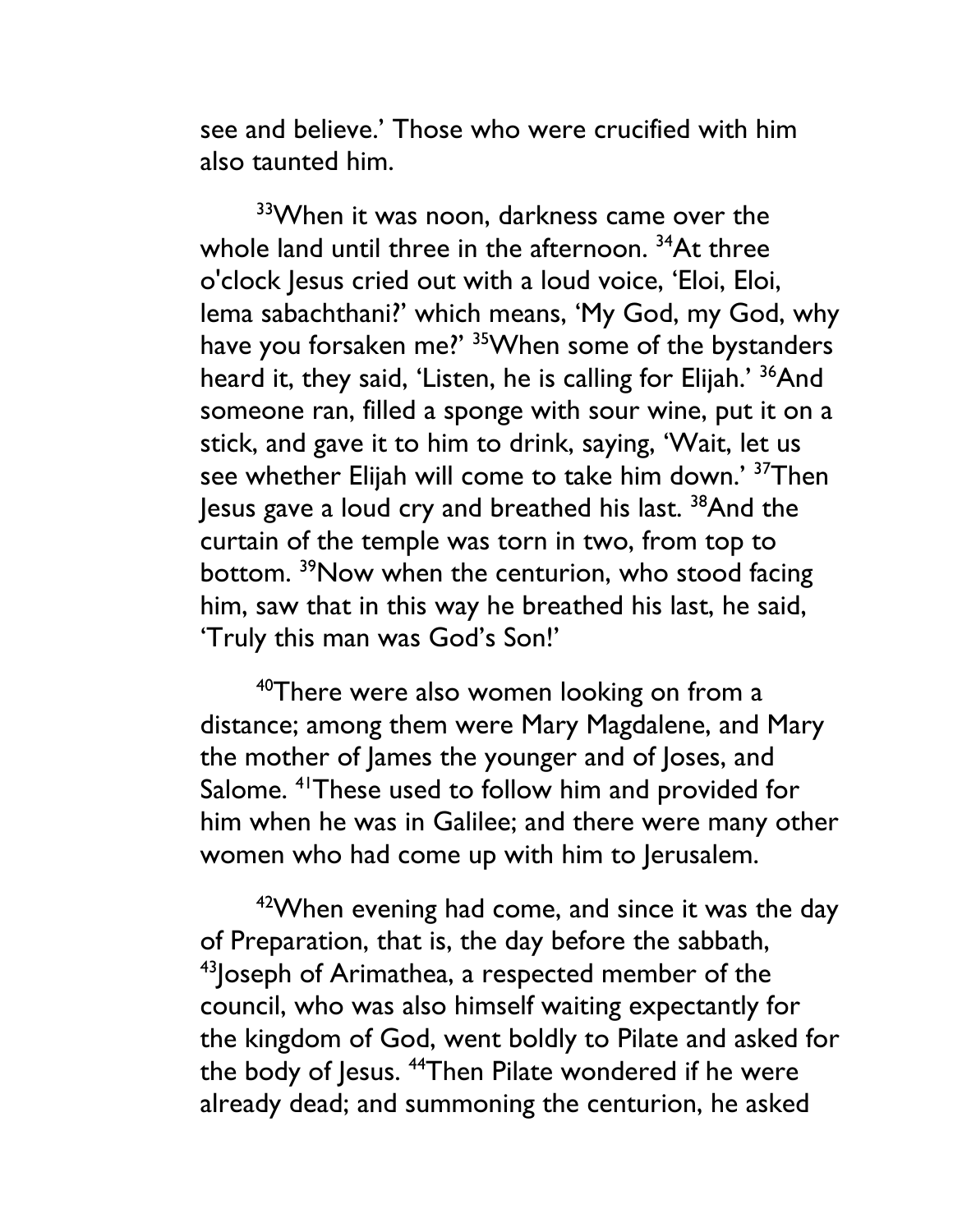him whether he had been dead for some time. <sup>45</sup> When he learned from the centurion that he was dead, he granted the body to Joseph. 46Then Joseph bought a linen cloth, and taking down the body, wrapped it in the linen cloth, and laid it in a tomb that had been hewn out of the rock. He then rolled a stone against the door of the tomb. 47Mary Magdalene and Mary the mother of Joses saw where the body was laid.

*Mark 15.1- 47)*

This is the Passion of the Lord.

*No response is made.*

**Sermon**

*Silence may be kept*

*The president says*

Let us declare our faith in God, Father, Son and Holy Spirit.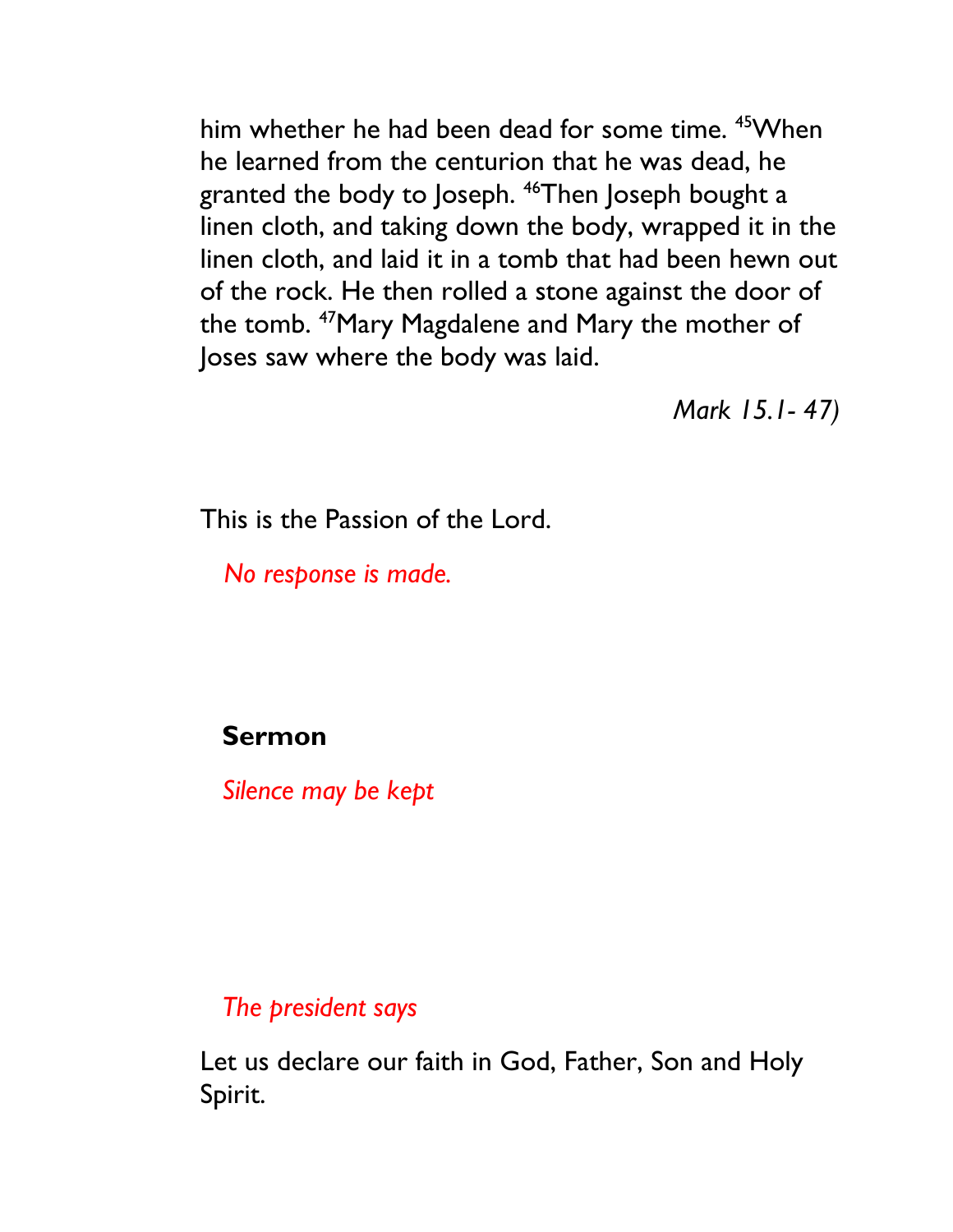**The Creed**

*All* **We believe in one God, the Father, the Almighty, maker of heaven and earth, of all that is, seen and unseen. We believe in one Lord, Jesus Christ, the only Son of God, eternally begotten of the Father, God from God, Light from Light, true God from true God, begotten, not made, of one Being with the Father; through him all things were made. For us and for our salvation he came down from heaven, was incarnate from the Holy Spirit and the Virgin Mary and was made man. For our sake he was crucified under Pontius Pilate; he suffered death and was buried. On the third day he rose again in accordance with the Scriptures; he ascended into heaven and is seated at the right hand of the Father. He will come again in glory to judge the living and the dead, and his kingdom will have no end.**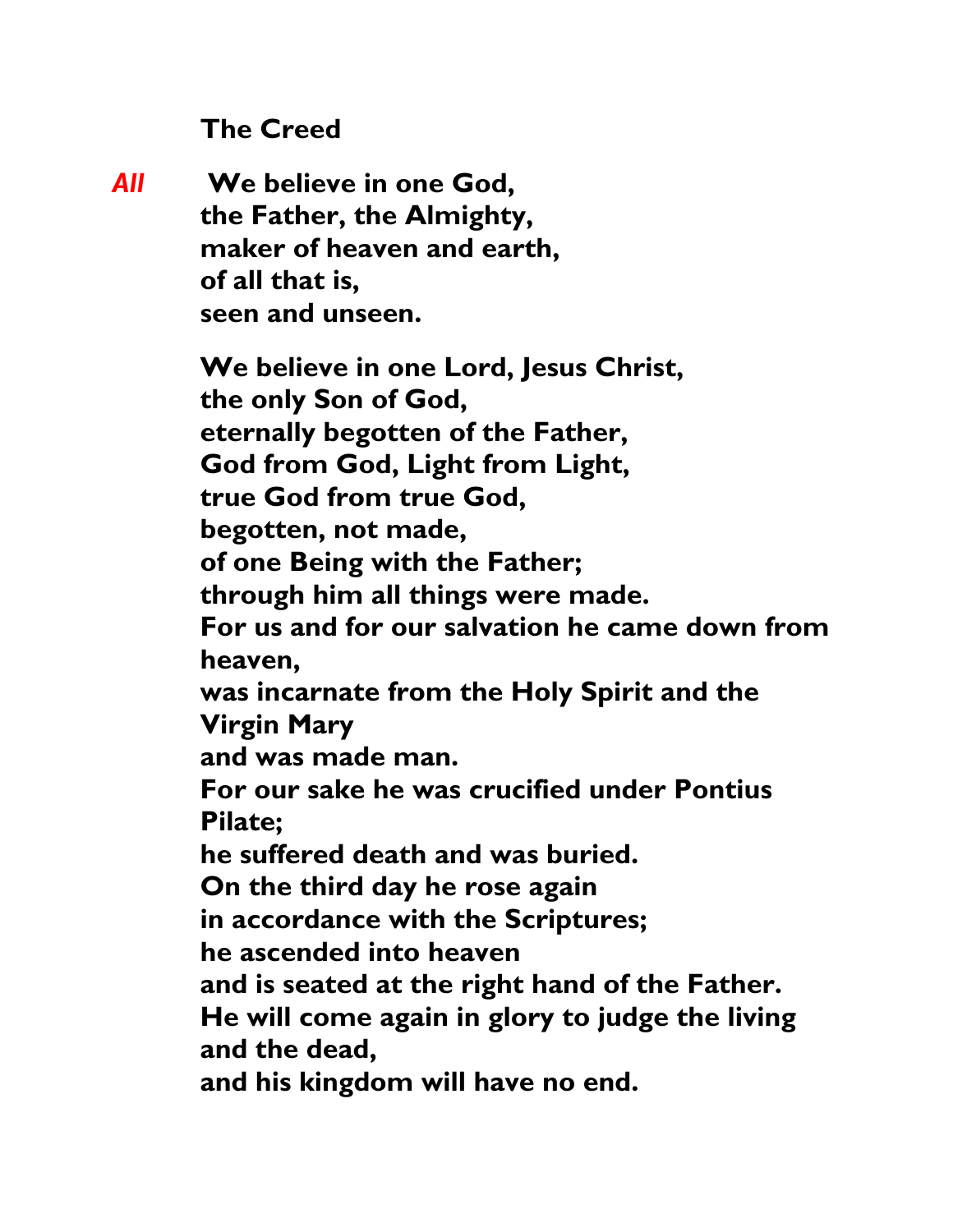**We believe in the Holy Spirit, the Lord, the giver of life, who proceeds from the Father and the Son, who with the Father and the Son is worshipped and glorified, who has spoken through the prophets. We believe in one holy catholic and apostolic Church. We acknowledge one baptism for the forgiveness of sins. We look for the resurrection of the dead, and the life of the world to come. Amen.** 

#### **Prayers of Intercession**

*These responses may be used*

Lord, in your mercy

*All* **hear our prayer.**

*And at the end*

Merciful Father,

*All* **accept these prayers for the sake of your Son, our Saviour Jesus Christ. Amen.**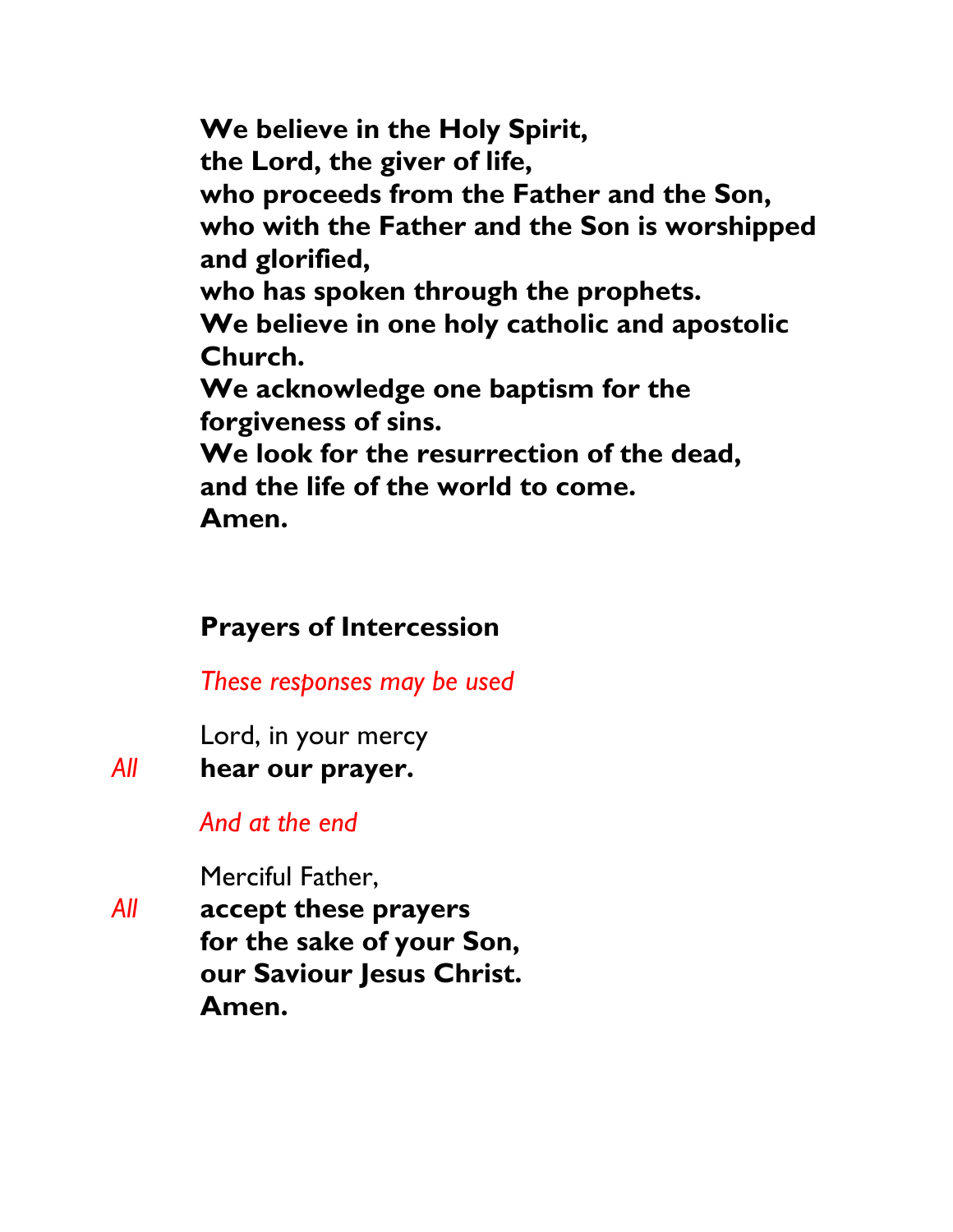### **¶ The Liturgy of the Sacrament**

#### **The Peace**

Once we were far off, but now in union with Christ Jesus we have been brought near through the shedding of Christ's blood, for he is our peace.

*cf Ephesians 2.13*

The peace of the Lord be always with you *All* **and also with you.**

Let us offer one another a sign of peace.

*All may exchange a sign of peace.*

#### **Preparation of the Table**

#### **Taking of the Bread and Wine**

*The table is prepared and bread and wine are placed upon it.* 

Jesus, true vine and bread of life, ever giving yourself that the world might live, let us share your death and passion: make us perfect in your love. Amen.

*The president takes the bread and wine.*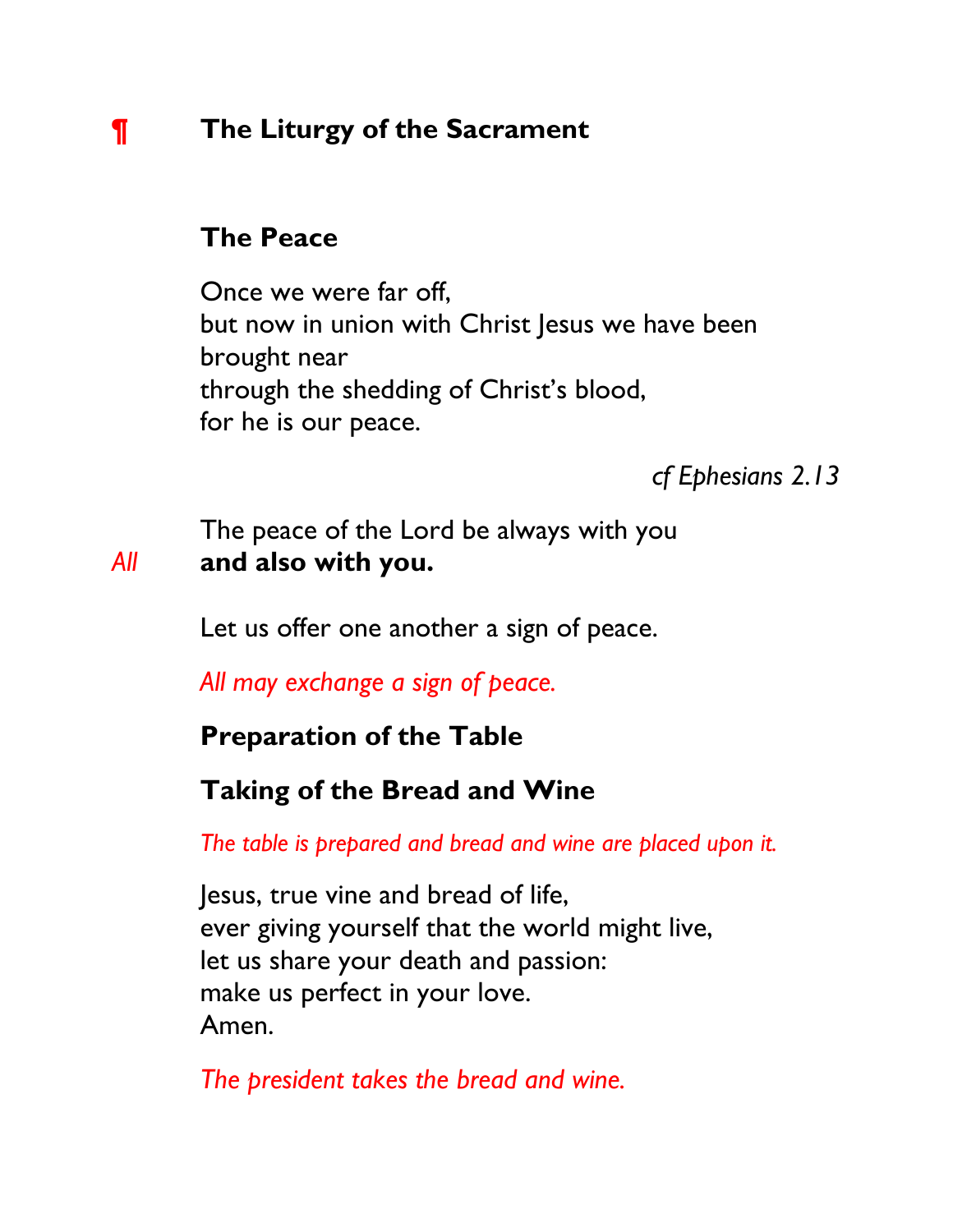### **The Eucharistic Prayer**

*The president says* 

The Lord be with you *All* **and also with you.** Lift up your hearts. *All* **We lift them to the Lord.** Let us give thanks to the Lord our God. *All* **It is right to give thanks and praise.** It is indeed right and just, our duty and our salvation, always and everywhere to give you thanks, holy Father, almighty and eternal God, through Jesus Christ our Lord. For as the time of his passion and resurrection draws near the whole world is called to acknowledge his hidden majesty. The power of the life-giving cross reveals the judgement that has come upon the world and the triumph of Christ crucified. He is the victim who dies no more, the Lamb once slain, who lives for ever, our advocate in heaven to plead our cause, exalting us there to join with angels and archangels,

for ever praising you and saying: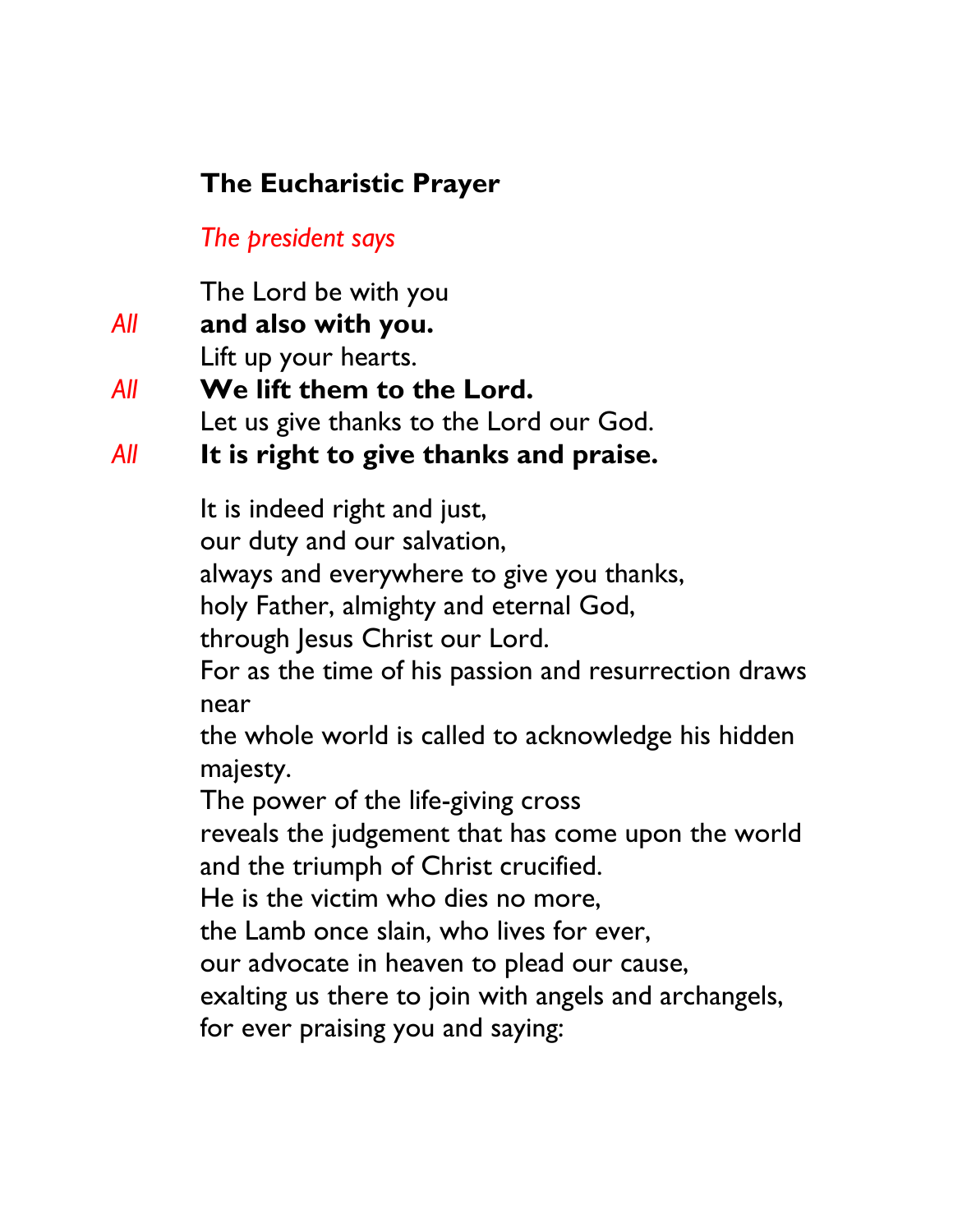*All* **Holy, holy, holy Lord, God of power and might, heaven and earth are full of your glory. Hosanna in the highest. Blessed is he who comes in the name of the Lord. Hosanna in the highest.**

> We praise and bless you, loving Father, through Jesus Christ, our Lord; and as we obey his command, send your Holy Spirit, that broken bread and wine outpoured may be for us the body and blood of your dear Son.

On the night before he died he had supper with his friends

and, taking bread, he praised you.

He broke the bread, gave it to them and said: Take, eat; this is my body which is given for you; do this in remembrance of me.

When supper was ended he took the cup of wine.

Again he praised you, gave it to them and said:

Drink this, all of you;

this is my blood of the new covenant,

which is shed for you and for many for the forgiveness of sins.

Do this, as often as you drink it, in remembrance of me.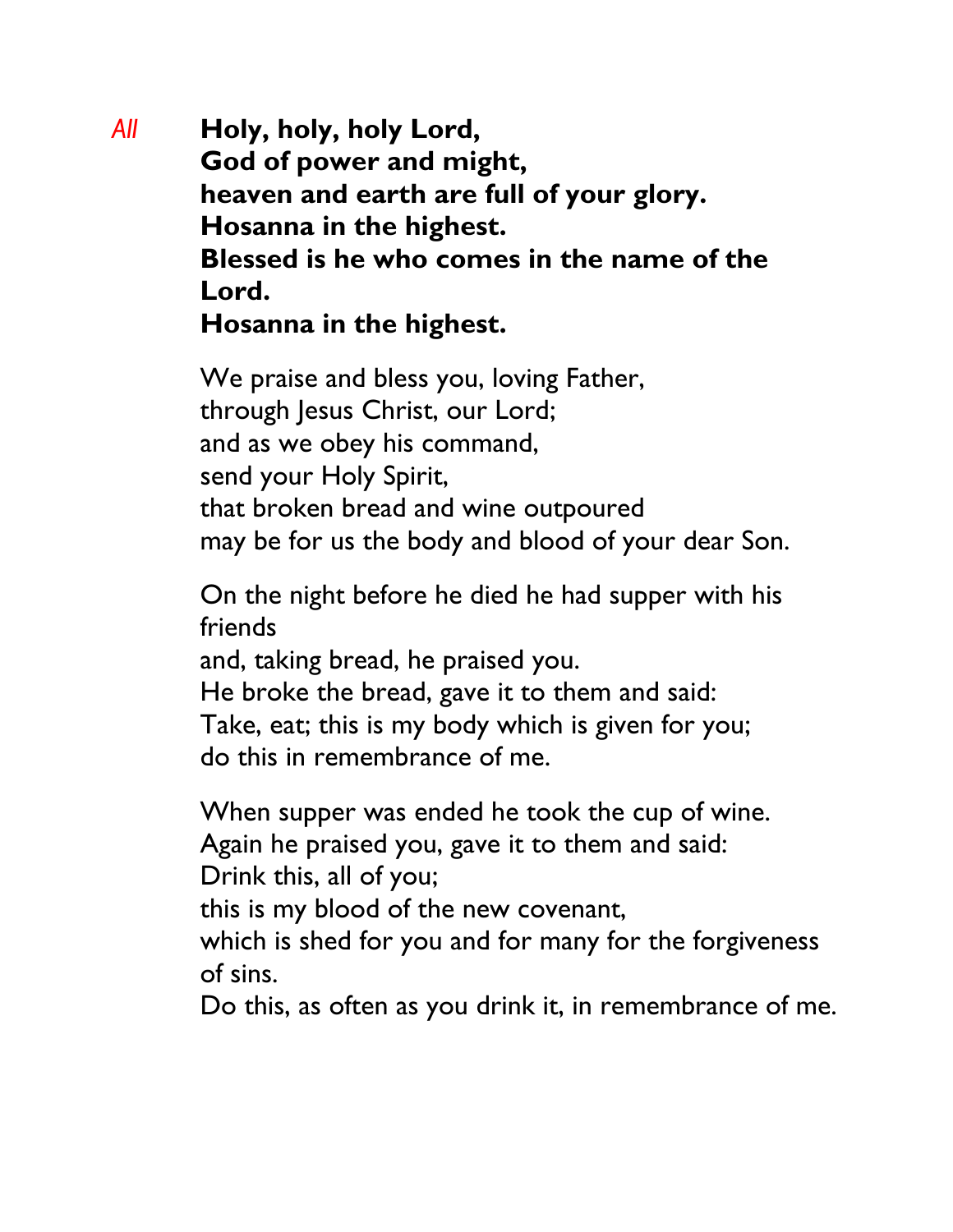So, Father, we remember all that Jesus did, in him we plead with confidence his sacrifice made once for all upon the cross.

Bringing before you the bread of life and cup of salvation, we proclaim his death and resurrection until he comes in glory.

Jesus Christ is Lord:

### *All* **Lord, by your cross and resurrection you have set us free. You are the Saviour of the world.**

Lord of all life, help us to work together for that day when your kingdom comes and justice and mercy will be seen in all the earth.

Look with favour on your people, gather us in your loving arms and bring us with [N and] all the saints to feast at your table in heaven.

Through Christ, and with Christ, and in Christ, in the unity of the Holy Spirit, all honour and glory are yours, O loving Father, for ever and ever

#### *All* **Amen.**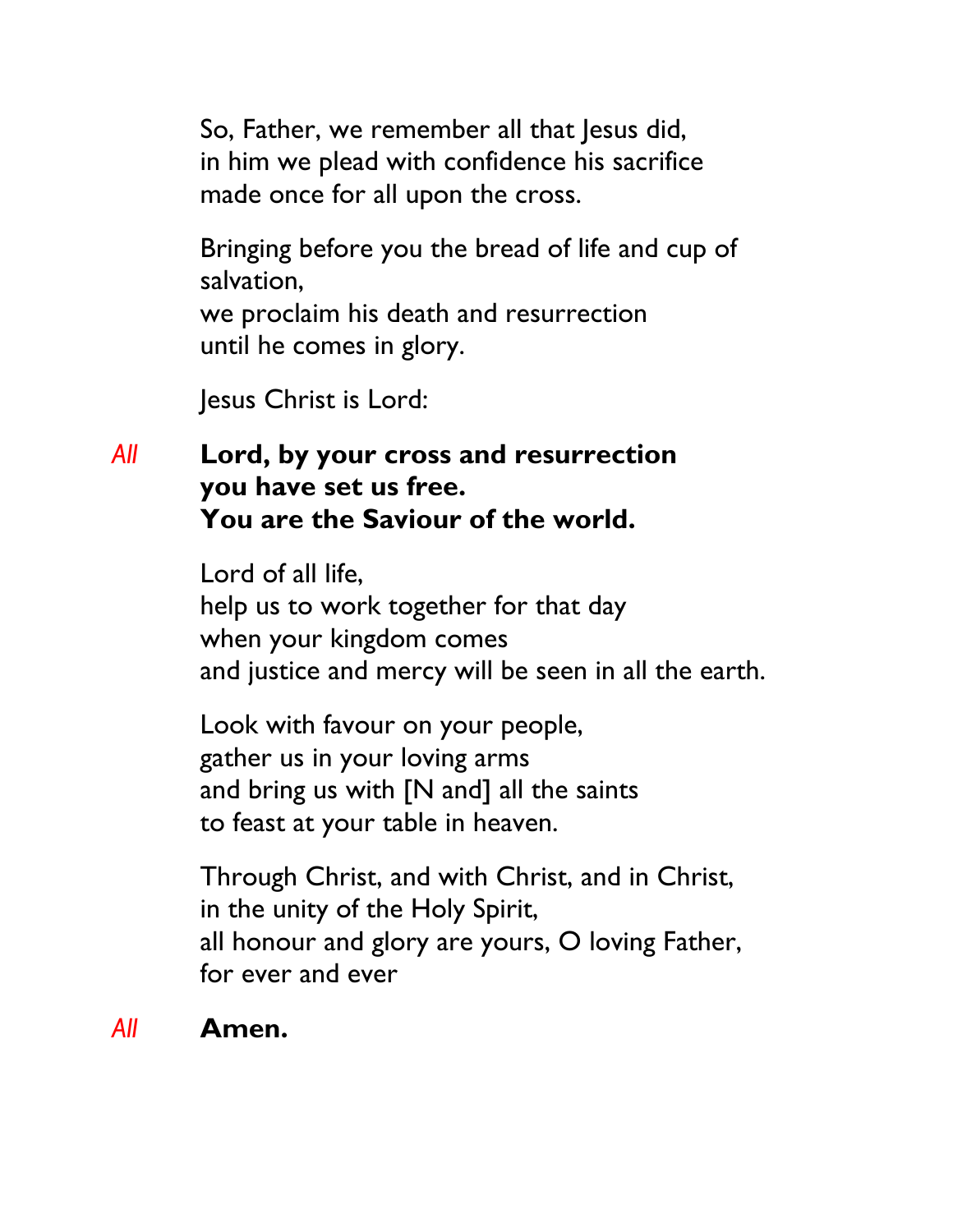### **The Lord's Prayer**

Standing at the foot of the cross, As our Saviour taught us, so we pray:

*All* **Our Father in heaven, hallowed be your name, your kingdom come, your will be done, on earth as in heaven. Give us today our daily bread. Forgive us our sins as we forgive those who sin against us. Lead us not into temptation but deliver us from evil. For the kingdom, the power, and the glory are yours now and for ever. Amen.**

### **Breaking of the Bread**

*The president breaks the consecrated bread.* 

Every time we eat this bread and drink this cup, *All* **we proclaim the Lord's death until he comes.**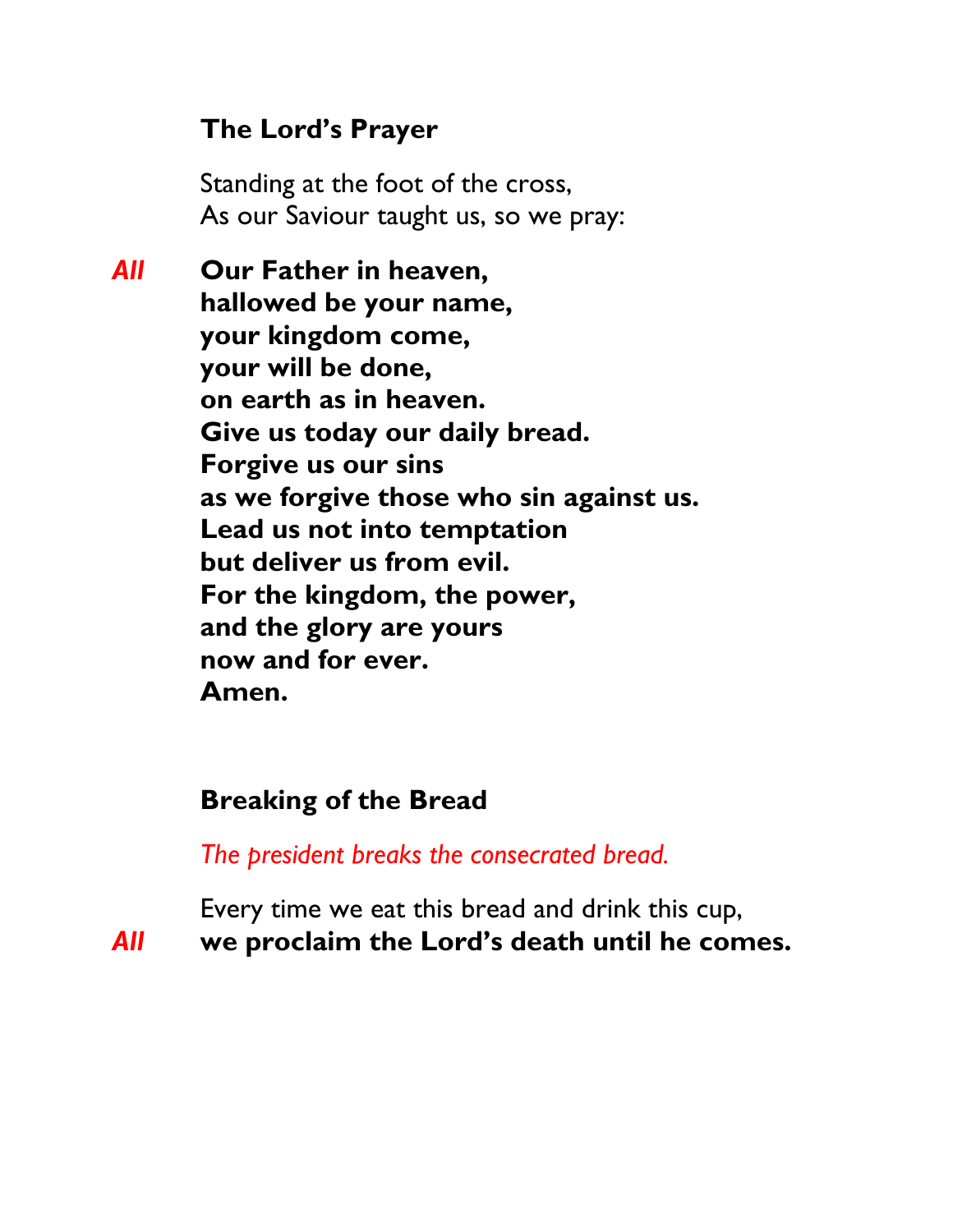### **Agnus Dei**

*All* Lamb of God, you take away the sin of the world, have mercy on us.

> Lamb of God, you take away the sin of the world, have mercy on us.

> Lamb of God, you take away the sin of the world, grant us peace.

### **Giving of Communion**

*The president says the invitation to communion* 

Draw near with faith. Receive the body of our Lord Jesus Christ which he gave for you, and his blood which he shed for you. Eat and drink in remembrance that he died for you, and feed on him in your hearts by faith with thanksgiving.

*All* **We do not presume to come to this your table, merciful Lord, trusting in our own righteousness, but in your manifold and great mercies.**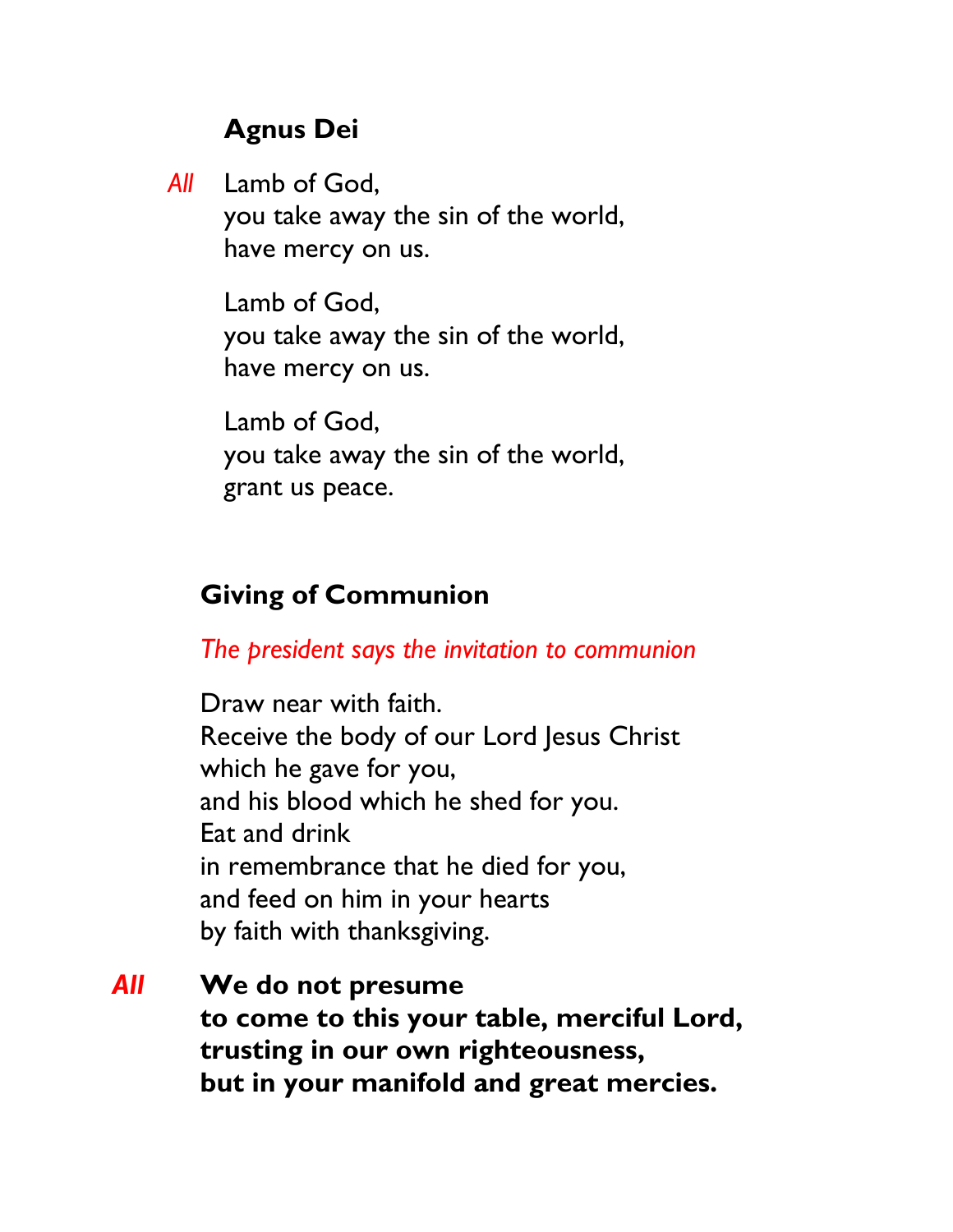**We are not worthy so much as to gather up the crumbs under your table. But you are the same Lord whose nature is always to have mercy. Grant us therefore, gracious Lord, so to eat the flesh of your dear Son Jesus Christ and to drink his blood, that our sinful bodies may be made clean by his body and our souls washed through his most precious blood, and that we may evermore dwell in him and he in us. Amen.**

*The president and people receive communion.* 

### **Prayer after Communion**

*Silence is kept.*

.

Lord Jesus Christ, you humbled yourself in taking the form of a servant, and in obedience died on the cross for our salvation: give us the mind to follow you and to proclaim you as Lord and King, to the glory of God the Father.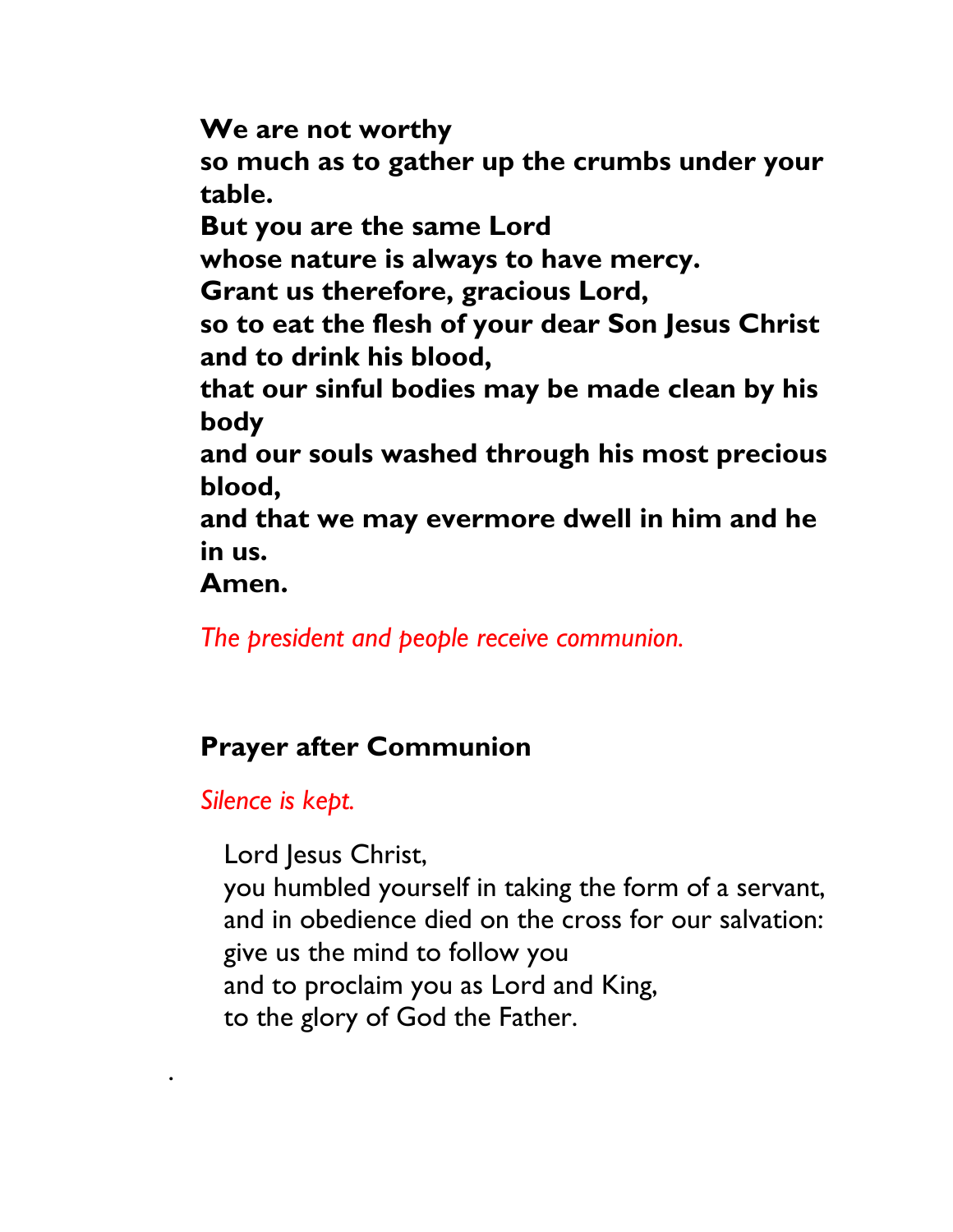*All* **Faithful God, may we who share this banquet glory in the cross of our Lord Jesus Christ, our salvation, life and hope, who reigns as Lord now and for ever. Amen**

### **¶ The Dismissal**

#### **Blessing**

Christ crucified draw you to himself, to find in him a sure ground for faith, a firm support for hope, and the assurance of sins forgiven; and the blessing of God almighty, the Father, the Son, and the Holy Spirit, be among you and remain with you always.

### *All* **Amen.**

#### *A minister says*

Go in peace to love and serve the Lord.

#### *All* **In the name of Christ. Amen.**

*The ministers and people depart.*